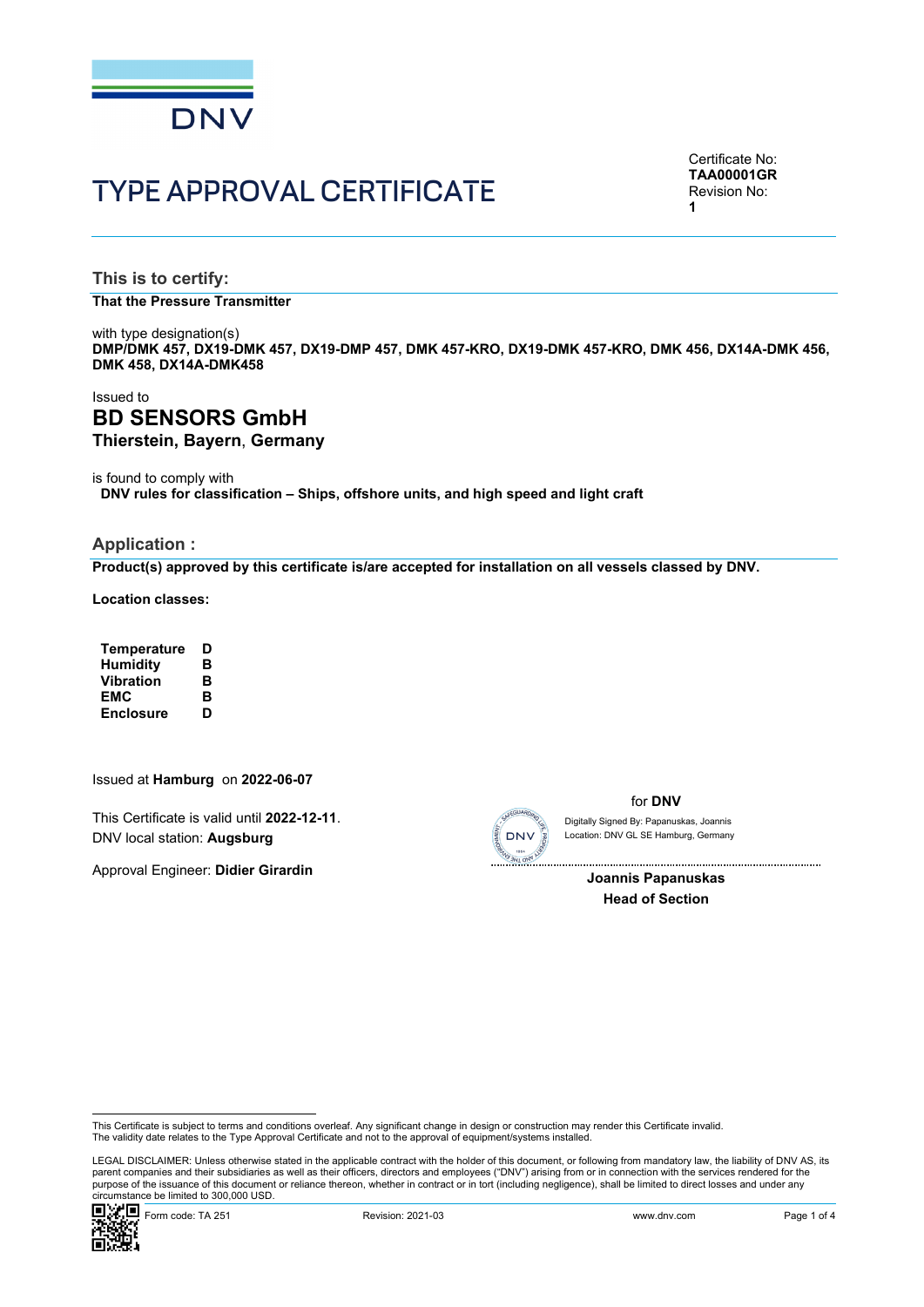

Revision No: **1** 

Job Id: **262.1-001960-11**  Certificate No: **TAA00001GR**

#### **Product description**

Pressure Transmitters: DMP 457, DMK 456, DMK 457, DMK 457-KRO, DMK 458 Ex versions : DX19-DMP 457, DX14A-DMK 456, DX19-DMK 457, DX19-DMK 457-KRO, DX14A-DMK 458

#### **Place of manufacture**

BD SENSORS s.r.o. Hradistska 817 CZ-68708 Buchlovice, Czech Republic

BD SENSORS GmbH BD-Sensors-Str.1 95199 Thierstein, Germany

#### **Approval conditions**

The Type Approval covers hardware listed under Product description. When the hardware is used in applications to be classed by DNV, documentation for the actual application is to be submitted for approval, by inclusion in an instrument list, by the manufacturer of the application system in each case. Reference is made to DNV Rules for Ships Pt.4 Ch.9 Control and Monitoring Systems.

#### **Application/Limitation**

Ex installations to be approved in each case according to the Rules and Ex-Certification / Special Condition for Safe Use listed in valid Ex-certificate issued by a notified/recognized Certification Body.

Ex-certification is not covered by this certificate and the following paragraph, which is for information only, is based on information received from the manufacturer, but not verified by DNV.

| Information on Ex-Certification received from manufacturer - Not verified by DNV GL |                                                                                       |                                      |
|-------------------------------------------------------------------------------------|---------------------------------------------------------------------------------------|--------------------------------------|
| <b>Equipment</b>                                                                    | <b>Certified</b>                                                                      | <b>Certificate No.</b>               |
| DX14A-DMK 458                                                                       | $\frac{\langle x \rangle}{\langle x \rangle}$ II 1G Ex ia IIC T4 T from -20 to +60 °C | IBExU 07 ATEX1180X dated 2017-03-15  |
| Sensor Module DSK 701C                                                              | $\frac{\langle x \rangle}{\langle y \rangle}$ II 1G Ex ia IIC                         | IBExU 08 ATEX 1062U dated 2021-01-15 |
| DX19-DMK 457-KRO                                                                    | $\frac{\langle x \rangle}{\langle y \rangle}$ II 1G Ex ia IIB T4                      | IBExU 10 ATEX 1068X dated 2020-06-24 |
| DX19-DMK 457                                                                        | <sup>(Ev</sup> II 1G Ex ia IIB T4 Ga<br>$\mathbb{Q}$ II 1D Ex iaD 20 T85 °C           | IBExU 10 ATEX 1068X dated 2020-06-24 |
| DX19-DMP 457                                                                        | <sup>(∑y</sup> II 1G Ex ia IIB T4 Ga<br><sup>(2)</sup> II 1D Ex iaD 20 T85 °C         | IBExU 10 ATEX 1068X dated 2020-06-24 |
| DX14A-DMK 456                                                                       | <sup>(Ey</sup> II 1G Ex ia IIC T6                                                     | IBExU 07 ATEX 1180X dated 2017-03-15 |

#### **Type Approval documentation**

See Annex

#### **Tests carried out**

Applicable tests according to class guideline DNV-CG-0339, August 2021.

#### **Marking of product**

Manufacturer: BD Sensors GmbH Model name: As listed under Product description Serial number: Unique identification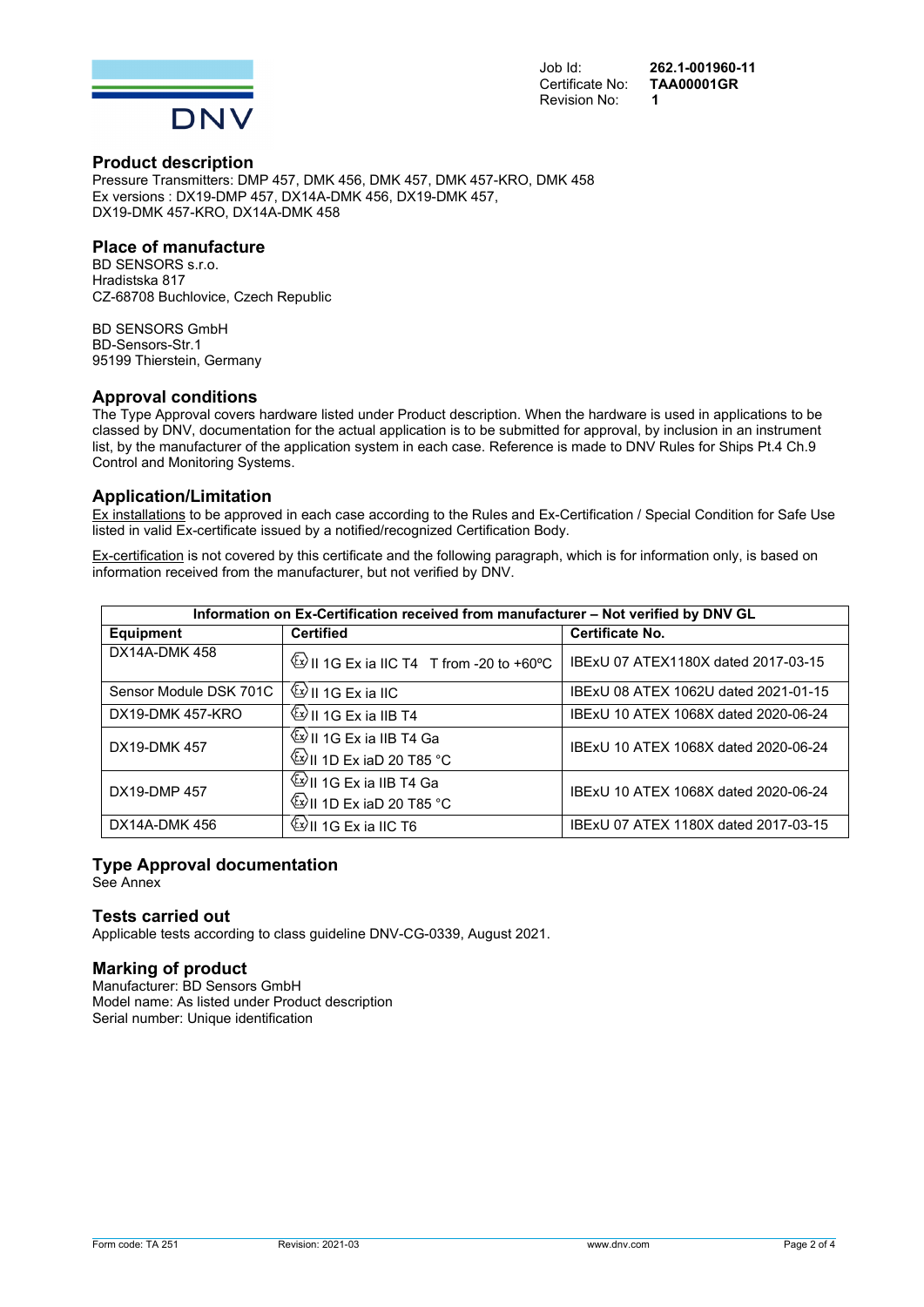

Revision No: **1** 

Job Id: **262.1-001960-11**  Certificate No: **TAA00001GR**

#### **Periodical assessment**

The scope of the periodical assessment is to verify that the conditions stipulated for the type are complied with, and that no alterations are made to the product design or choice of systems, software versions, components and/or materials.

The main elements of the assessment are:

- Ensure that type approved documentation is available
- Inspection of factory samples, selected at random from the production line (where practicable)
- Review of production and inspection routines, including test records from product sample tests and control routines
- Ensuring that systems, software versions, components and/or materials used comply with type approved documents and/or referenced system, software, component and material specifications
- Review of possible changes in design of systems, software versions, components, materials and/or performance, and make sure that such changes do not affect the type approval given
- Ensuring traceability between manufacturer's product type marking and the type approval certificate

Periodical assessment is to be performed after 2 years and after 3.5 years. A renewal assessment will be performed at renewal of the certificate.

END OF CERTIFICATE